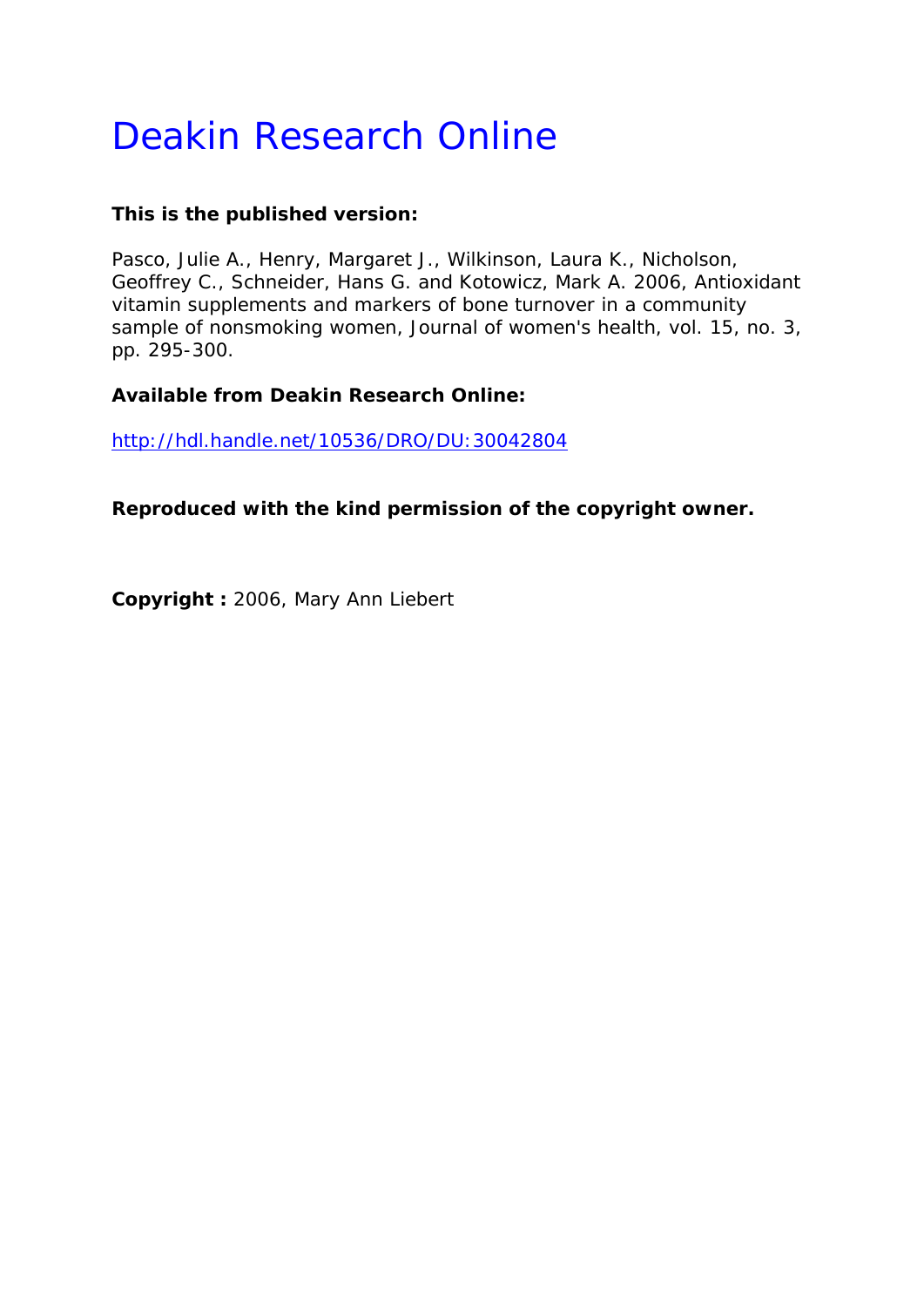**JOURNAL OF WOMEN'S HEALTH Volume 15, Number 3, 2006 © Mary Ann Liebert, Inc.**

## Antioxidant Vitamin Supplements and Markers of Bone Turnover in a Community Sample of Nonsmoking Women

JULIE A. PASCO, Ph.D.,<sup>1</sup> MARGARET J. HENRY, Ph.D.,<sup>1</sup>, LAURA K. WILKINSON, B.Sc.(Hons),<sup>1</sup> GEOFFREY C. NICHOLSON, Ph.D., F.R.C.P., F.R.A.C.P.,<sup>1</sup> HANS G. SCHNEIDER, M.D., F.R.C.P.A.,<sup>2</sup> and MARK A. KOTOWICZ, F.R.A.C.P.<sup>1</sup>

#### **ABSTRACT**

*Background***: Whereas several epidemiological studies suggest that low dietary intake of vitamins C and E is linked to increased hip fracture in smokers and antioxidants (dietary and endogenous) are reduced in elderly osteoporotic women, none has demonstrated an effect of supplemental antioxidants on bone turnover.**

*Methods***: In an observational study of 533 randomly selected women, we investigated the associations among the use of antioxidant supplements, vitamins C and E, serum levels of biochemical markers of bone turnover (C-telopeptide [CTx] and bone-specific alkaline phosphatase [BSAP]), and whole body bone mineral density (BMD).**

*Results***: Twenty-two women were identified as current users of supplemental vitamin C or E. Duration of antioxidant supplement use was negatively associated with age-adjusted and weight-adjusted serum CTx, such that mean CTx levels (natural log transformed) were 0.022 units lower for each year of exposure. No significant differences were detected for adjusted serum BSAP or whole body BMD.**

*Conclusions***: Our results suggest that antioxidant vitamin E or C supplements may suppress bone resorption in nonsmoking postmenopausal women. Coupling of bone formation and resorption may explain the absence of an effect on bone formation markers, given evidence of enhanced effects of antioxidants on osteoblast differentiation; this warrants further investigation. This work adds to the growing body of evidence that antioxidants may play a role in preventing osteoporosis.**

#### **INTRODUCTION**

**O**XIDATIVE STRESS IS CAUSED BY exposure to ox-idants that disrupt the reduction/oxidation (redox) status of cells. This process plays an important role in aging and has been implicated in the pathogenesis of degenerative diseases, including cancer,<sup>1</sup> diabetes mellitus,<sup>2</sup> atherosclerosis,<sup>3</sup> neurodegenerative diseases,<sup>4</sup> and rheumatoid arthritis.<sup>5</sup> Osteoporosis is a common degenera-

<sup>&</sup>lt;sup>1</sup>The University of Melbourne, Department of Clinical and Biomedical Sciences, Barwon Health, Geelong, Victoria, Australia. 2Alfred Pathology Service, Alfred Hospital, and Monash University, Department of Medicine, Melbourne, Victo-

ria, Australia.

This work was supported by the Victorian Health Promotion Foundation and the Geelong Region Medical Research Foundation.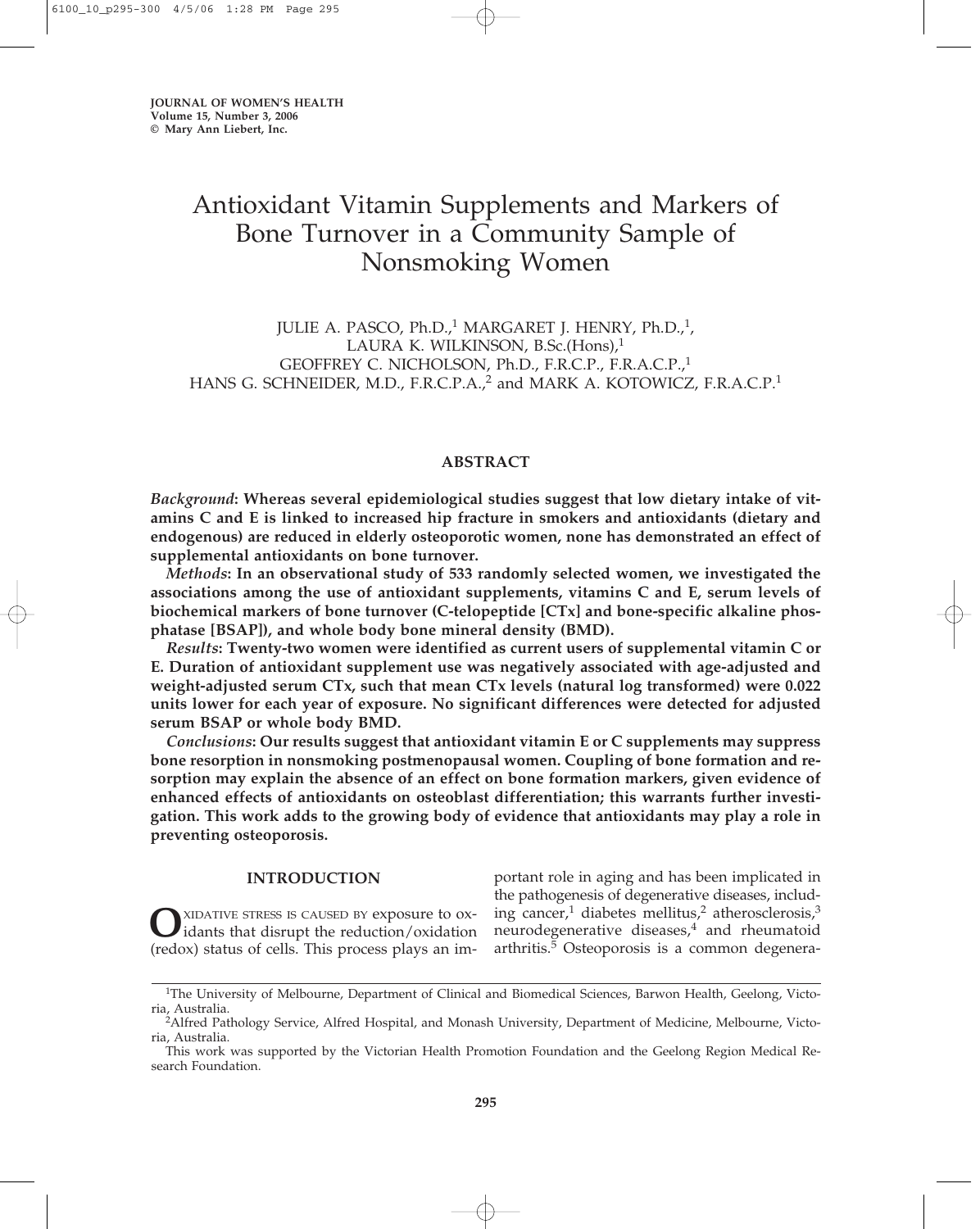tive disease, yet there is limited evidence that it is characterized by oxidative stress.

Antioxidants attenuate the cytotoxic effects of oxidative stress by reducing reactive oxygen species (ROS) and other intracellular free radicals. Vitamins C and E function as antioxidant vitamins as they possess free radical-scavenging properties. Lower levels of these dietary and endogenous antioxidants have been found in elderly osteoporotic women compared with agematched controls.6 Several epidemiological studies have found a positive association between dietary vitamin C intake and bone mineral density (BMD) in postmenopausal women, $7-9$  and low dietary intake of vitamins C and E has been linked to an increased risk of hip fracture in smokers.<sup>10</sup>

BMD and bone turnover are independent predictors of fracture risk.<sup>11</sup> Guinea pig studies have shown that low vitamin C intake in growing animals is associated with high rates of bone turnover.<sup>12</sup> Low intake of vitamin C has been associated with an increased rate of bone loss in postmenopausal women<sup>13</sup>; however, data concerning bone turnover in humans is lacking. We sought to evaluate the associations between the use of antioxidant supplements vitamins C and E and serum levels of biochemical markers of bone turnover, in conjunction with measurements of whole body BMD.

#### **MATERIALS AND METHODS**

#### *Subjects*

This community-based study is set in the Barwon Statistical Division surrounding Geelong in southeastern Australia and forms part of the Geelong Osteoporosis Study.<sup>14</sup> From a total of 872 women randomly selected from electoral rolls, 816 over the age of 48 years were included in this analysis (median age 68.3 years, range 48–89 years). Fifty-six women were excluded because no blood sample was available for biochemical analysis. We have reported previously that the mean age of menopause for women living in the region is  $48 \text{ years}$ ,<sup>14</sup> and we used this as the minimum age for inclusion in the study. This study was approved by the Barwon Health Research and Ethics Advisory Committee. Written informed consent was obtained from all participants.

### *Data*

Self-reported supplement and medication use, diet, and lifestyle were documented by questionnaire. Subjects were described as antioxidant supplement users if they were current users of vitamins C or E or both at the time of assessment. Duration of use was documented in years, but doses remained unspecified. Calcium intake was estimated from a validated food frequency questionnaire.<sup>15</sup> Subjects were described as active if they reported at least "walking at brisk pace, performing normal housework or other work, and engaging in light exercise" on a regular basis; otherwise, they were described as sedentary. Blood samples were obtained after an overnight fast and stored at  $-80^{\circ}$ C for random batch analysis. The serum bone resorption marker, C-telopeptide (CTx), was measured using an electrochemiluminescence immunoassay (Crosslaps, Roche, Germany), with an interassay coefficient of variation (CV) of 8.5%. Serum bone-specific alkaline phosphatase (BSAP), a marker of bone formation, was calculated from total alkaline phosphatase measured with a colorimetric assay (p-nitrophenyl phosphate with AMP buffer, Roche, Mannheim, Germany) after BSAP precipitation using wheat germ lectin as recommended by the manufacturer. The interassay CV was 11.3%. BMD was measured for the whole body (Lunar DPX-L, software version 1.31) in 801 women, with a short-term precision of 0.4%.

#### *Statistics*

Characteristics of supplement users and nonusers were compared using 2-sample *t* test or Mann-Whitney for continuous and chi-square test for discrete data. Women who were smokers or users of hormone therapy (HT), bisphosphonates, calcitriol, oral glucocorticoids, calcium, or vitamin D supplements were excluded from the analyses investigating the association among antioxidant vitamin supplement use, markers of bone turnover, and BMD because of potential confounding. Analysis of variance (ANOVA), followed by the Tukey test of multiple comparisons, was used to test for differences in unadjusted serum bone turnover markers (serum CTx and BSAP), with duration of exposure to antioxidant vitamin supplements categorized into three groups:  $0, <$  5 years, and  $5+$  years. Using continuous data, standard multiple regression tech-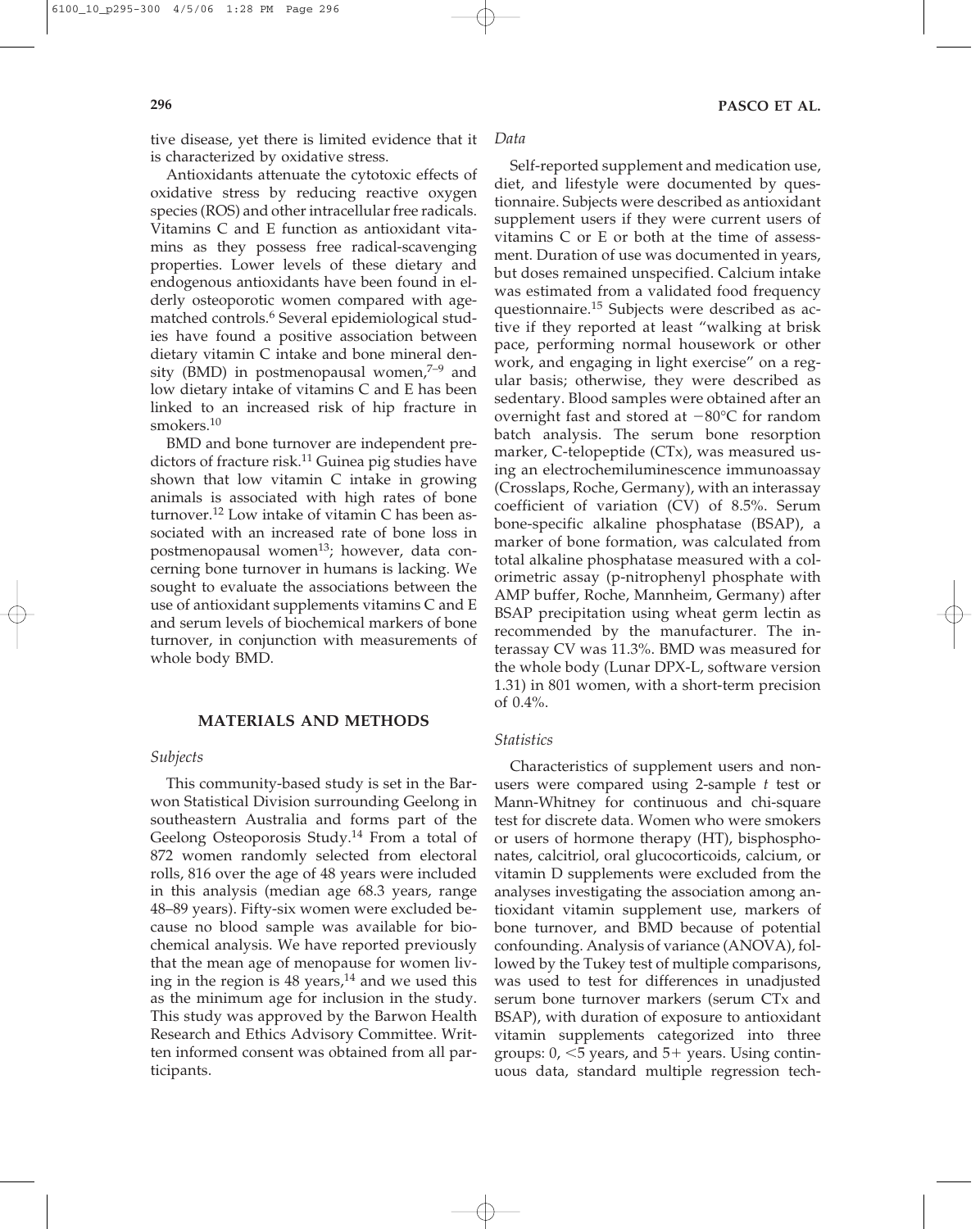#### **ANTIOXIDANT SUPPLEMENTS AND BONE TURNOVER 297**

niques were used to test the association among duration of supplement use, markers of bone turnover, and BMD. Both serum CTx and BSAP were natural log transformed (lnCTx and lnB-SAP) in the regression models. All statistical analyses were performed using MINITAB (version 13).

#### **RESULTS**

#### *Characteristics of total sample*

Forty-four subjects were identified as users of vitamin C ( $n = 26$ ) and/or vitamin E ( $n = 22$ ), representing 5.4% of our sample. Median duration of use among the antioxidant supplement users was 4.0 years (interquartile range [IQR] 2.0–10.0). There were no differences in age, dietary calcium intakes, weight, or height between the groups (all  $p > 0.05$ ); however, the supplemented group tended to have a lower body mass index (BMI)  $(p = 0.05)$ . Unadjusted serum CTx values tended to be lower among antioxidant supplement users, but the difference was not significant: median CTx (IQR), antioxidant users vs. nonusers, 293 (163–490) vs. 376 (233–538) pg/mL,  $p = 0.1$ . No differences were observed for serum BSAP or whole body BMD ( $p > 0.05$ ). There were no differences in the proportions of women who were smokers, physically active, or users of drugs known to affect bone metabolism (HT, bisphosphonates, calcitriol), but more of the antioxidant supplement users were also taking calcium or vitamin D:  $(38.6\% (n = 17 \text{ of } 44) \text{ vs. } 11.8\% (n = 91$ of 772),  $p < 0.001$ . A small proportion  $(2.7%)$  of nonsupplement users and none of the supplemented group used glucocorticoids.

### *Duration of antioxidant supplement use, bone turnover markers, and BMD*

Further analyses were performed for 533 women after excluding the following potential confounders: smokers ( $n = 78$ ), users of HT, bisphosphonates, calcitriol, or glucocorticoids  $(n = 159)$ , and users of calcium or vitamin D ( $n = 108$ ). Characteristics of the antioxidant supplement users and nonusers in the reduced group  $(n =$ 533) are compared in Table 1. Antioxidant supplement users had lower weight and BMI. Among antioxidant supplement users, 68% had used them for -5 years, and 32% had used them for  $\geq$ 5 years. There was a pattern of decreasing CTx (unadjusted) with increasing duration of exposure (Fig. 1); CTx levels were lowest among women who had used them for at least 5 years  $(p < 0.05)$ . No pattern was observed for serum BSAP or whole body BMD. Multiple regression analysis showed that duration of antioxidant supplement use was negatively associated with ageadjusted and weight-adjusted serum CTx, such that mean lnCTx levels were 0.022 units lower for each year of exposure (Table 2). No significant differences were detected for adjusted serum BSAP or whole body BMD.

Serum markers of bone turnover were correlated with each other and negatively correlated with whole body BMD:  $lnCTx$  and  $lnBSAP$ ,  $r = 0.3$ ; lnCTx and BMD,  $r = -0.4$ ; lnBSAP and BMD,  $r =$  $-0.2$  (all  $p < 0.001$ ). Duration of antioxidant supplement use was associated with BMD-adjusted  $lnCTx$  (slope = -0.047, duration year, BMD  $g/cm^2$ ,  $p = 0.003$ ) but not with BMD-adjusted lnB-SAP. Among women with the same BMD, serum CTx levels were lower the longer the exposure to antioxidant supplements.

TABLE 1. CHARACTERISTICS OF ANTIOXIDANT SUPPLEMENT USERS AND NONUSERS: MEANS (±SD), MEDIAN (INTERQUARTILE RANGE), OR PERCENTAGE (*n*)

| Characteristic             | Supplement users<br>$n = 22$ | <b>Nonusers</b><br>$n = 511$ | p value |
|----------------------------|------------------------------|------------------------------|---------|
| Age $(yr)$                 | $75.1(56.3 - 82.3)$          | 71.1 (60.7–80.8)             | 0.6     |
| Weight (kg)                | 62.7 ( $\pm$ 17.2)           | 68.7 ( $\pm$ 13.7)           | 0.05    |
| Height (m)                 | 157.9 ( $\pm$ 8.0)           | 157.6 ( $\pm$ 6.3)           | 0.9     |
| BMI $(kg/m^2)$             | $25.0 (\pm 5.7)$             | $27.6 (\pm 5.2)$             | 0.02    |
| Dietary calcium $(mg/day)$ | 719 $(\pm 366)$              | $673 (\pm 362)$              | 0.6     |
| Active                     | 36.4(8)                      | 48.1 (246)                   | 0.3     |
| CTx (pg/mL)                | 342 (216–603)                | 418 (279–571)                | 0.3     |
| $BSAP$ (U/L)               | $28(20-36)$                  | $28(20-37)$                  | 0.8     |
| Whole body BMD $(g/cm^2)$  | $1.04 \ (\pm 0.16)$          | $1.06 (\pm 0.12)$            | 0.6     |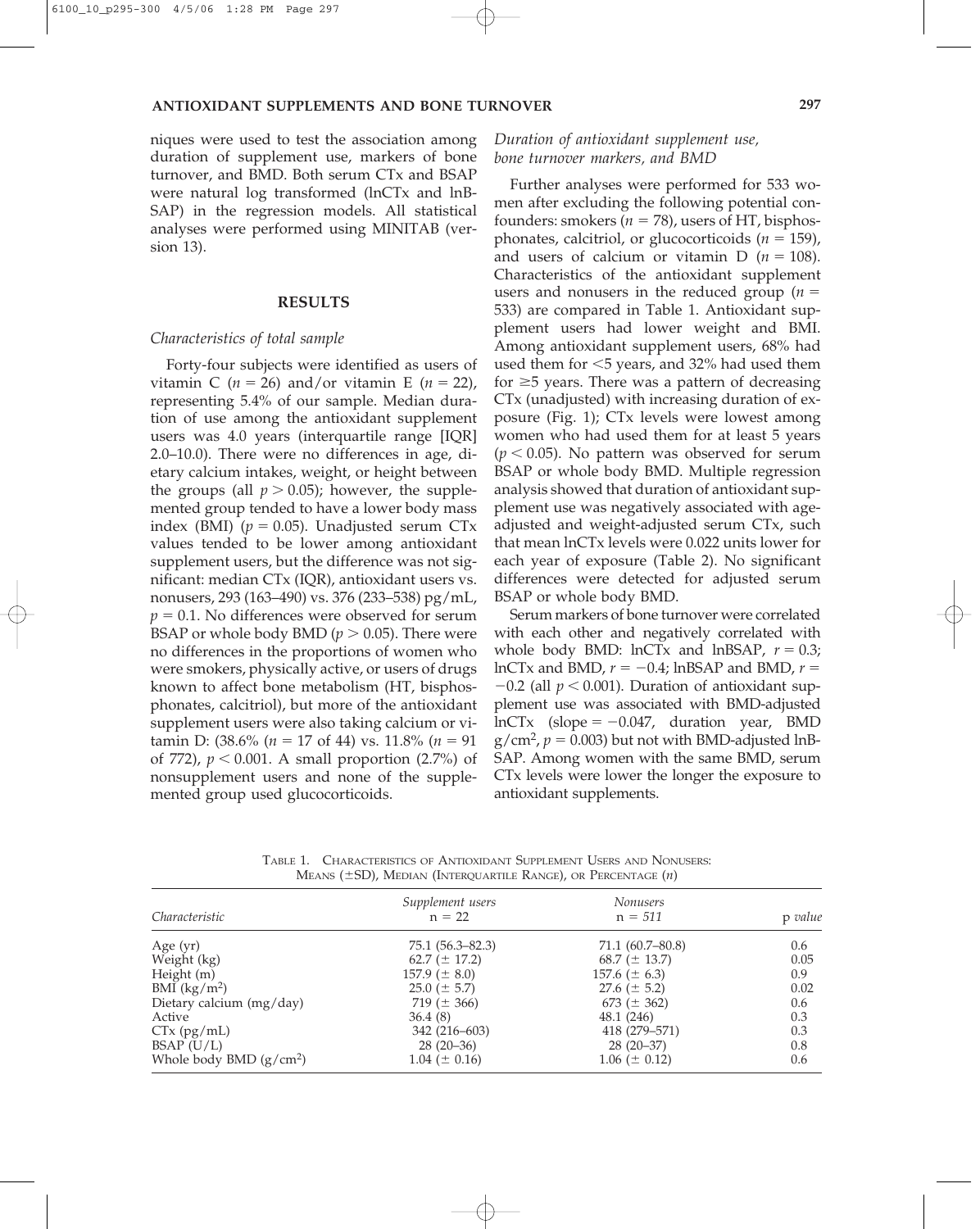

**FIG. 1.** Unadjusted serum C-telopeptide (pg/mL), natural log transformed (lnCTx) (mean  $\pm$  SE), with increasing duration of exposure to vitamin C or E supplements (a and b significantly different,  $p < 0.05$ ).

#### **DISCUSSION**

To our knowledge, this is the first study to investigate the association between the use of antioxidant vitamin supplements and bone turnover in postmenopausal women. Our results suggest that use of vitamin C or E supplements is associated with decreased levels of serum CTx, a marker of bone resorption. No differences in serum levels of the bone formation marker BSAP or whole body BMD were detected. We observed that antioxidant vitamin supplement use is associated with reduced bone resorption in these women.

The close coupling of osteoclastic bone resorption and osteoblastic bone formation maintains bone mass in healthy young adults; bone loss occurs when resorption exceeds formation. *In vitro* models demonstrate that ROS stimulate osteoclast differentiation $16-18$  and inhibit differentiation of bone osteoblastic cells.19 Thus, it is feasible that antioxidants may reduce the damaging effects of oxidative stress by reducing the upregulated osteoclastic differentiation and enhancing the downregulated osteoblastic differentiation. Our results suggest that antioxidant supplements reduce bone resorption. It is likely that bone formation would also be reduced through coupling, and this, in conjunction with increased osteoblastic differentiation in the presence of antioxidants, may result in no net change in serum markers of bone formation, as reported in this study. Further studies on the role of antioxidants

TABLE 2. MULTIPLE REGRESSION ANALYSIS WITH MARKERS OF BONE TURNOVER OR WHOLE BODY BMD AS DEPENDENT VARIABLE AND DURATION OF ANTIOXIDANT VITAMIN SUPPLEMENT USE (IN YEARS) AS INDEPENDENT VARIABLE OF INTEREST

| Variable <sup>a</sup> | <i>Adjustments</i> | $\beta$ -coefficient<br>(slope) | p value |
|-----------------------|--------------------|---------------------------------|---------|
| lnCTx                 | Age, weight        | $-0.022$                        | 0.05    |
| $ln$ BSAP             | Age                | $-0.003$                        | 0.7     |
| Whole body BMD        | Age, weight        | $-0.001$                        | 0.6     |

aUnits: CTx, pg/mL; BSAP, U/L; BMD, g/cm2.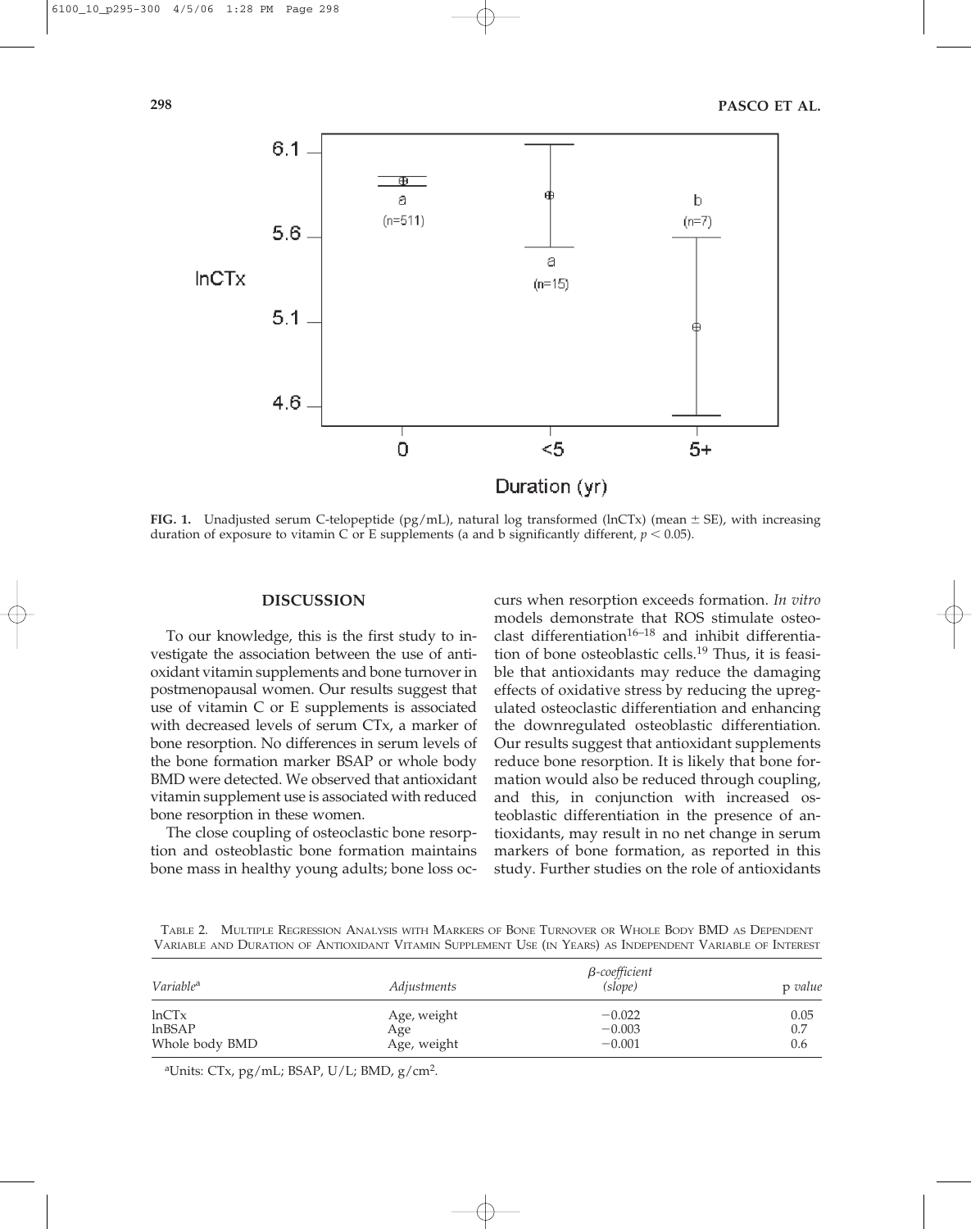in the regulation of both osteoclastic bone resorption and osteoblastic bone formation are required to further explore this hypothesis.

Smoking is associated with increased levels of oxidative stress. Cigarette smoke is a source of free radicals and, moreover, can generate free radicals *in vivo*. <sup>20</sup> There is evidence to suggest that supplementation with antioxidants protects smokers from oxidative damage.<sup>21</sup> Serum concentrations of both vitamins C and E are generally lower in smokers than in nonsmokers, 21,22 and the protection against oxidative damage afforded by supplementation is more pronounced among smokers.22 Smoking is recognized as a risk factor for bone loss and fragile bones.23,24 Smoking alters the rate of bone turnover; cessation of smoking causes a reduction in the bone resorption marker, N-telopeptide, in postmenopausal women.24 For these reasons, smokers were excluded from our detailed analysis, but there is a need to further explore, in a larger group, the hypothesis that the detrimental effect of smoking on bones is mediated through increased oxidative stress and that antioxidants may reduce the negative effects of cigarette smoking on bone.

There are some limitations to our study. First is the accuracy of self-reported antioxidant supplement use because of the possibility of recall bias and the potential irregularity of use. Second, the participants were on a free diet, and we have not analyzed dietary intakes of antioxidants. Third, it is possible that some of the subjects might have been deficient in antioxidant vitamins. Collagen cross-linking is reduced in vitamin C deficiency; thus, vitamin C nutrition may affect serum CTx concentrations.<sup>25</sup> Fourth, in our small study, no association was found between supplement use and whole body BMD, but small numbers may have limited our ability to detect an association. With  $\alpha = 0.05$ , we had 80% power to detect differences of 9.8% for BMD. Thus, we cannot exclude the possibility of a type II error. The observed difference in bone resorption is small, indicating that the antioxidant effect is likely to be limited in its size. Finally, as with all observational studies, our results could be biased by unrecognized confounders. The supplement users may be more health conscious, and although the supplemented group tended to have a lower BMI and a higher proportion were also supplemented with calcium and vitamin D, we detected no differences in dietary calcium intakes or in levels of activity.

#### **CONCLUSIONS**

Among nonsmoking postmenopausal women, we detected lower levels of the bone resorption marker, CTx, with increased exposure to vitamins C or E or both. Although no association was observed with BMD, the hypothesis that antioxidant supplements may suppress bone resorption warrants further investigation. This work adds to the growing body of evidence that antioxidants may play a role in preventing osteoporosis.

#### **ACKNOWLEDGMENTS**

We thank H. Spilsbury and J. Box, Alfred Pathology Service, for analyzing CTx and BSAP.

#### **REFERENCES**

- 1. Dreher D, Junod AF. Role of oxygen free radicals in cancer development. Eur J Cancer 1996;32A:30.
- 2. Wolff SP. Diabetes mellitus and free radicals. Free radicals, transition metals and oxidative stress in the aetiology of diabetes mellitus and complications. Br Med Bull 1993;49:642.
- 3. Alexander RW. Theodore Cooper Memorial Lecture. Hypertension and the pathogenesis of atherosclerosis. Oxidative stress and the mediation of arterial inflammatory response: A new perspective. Hypertension 1995;25:155.
- 4. Brooksbank BW, Balazs R. Superoxide dismutase, glutathione peroxidase and lipoperoxidation in Down's syndrome fetal brain. Brain Res 1984;318:37.
- 5. Mapp PI, Grootveld MC, Blake DR. Hypoxia, oxidative stress and rheumatoid arthritis. Br Med Bull 1995;51:419.
- 6. Maggio D, Barabani M, Pierandrei M, et al. Marked decrease in plasma antioxidants in aged osteoporotic women: Results of a cross-sectional study. J Clin Endocrinol Metab 2003;88:1523.
- 7. Hall SL, Greendale GA. The relation of dietary vitamin C intake to bone mineral density: Results from the PEPI study. Calcif Tissue Int 1998;63:183.
- 8. Leveille SG, LaCroix AZ, Koepsell TD, Beresford SA, Van Belle G, Buchner DM. Dietary vitamin C and bone mineral density in postmenopausal women in Washington State, USA. J Epidemiol Community Health 1997;51:479.
- 9. Wang MC, Luz Villa M, Marcus R, Kelsey JL. Associations of vitamin C, calcium and protein with bone mass in postmenopausal Mexican American women. Osteoporos Int 1997;7:533.
- 10. Melhus H, Michaelsson K, Holmberg L, Wolk A, Ljunghall S. Smoking, antioxidant vitamins, and the risk of hip fracture. J Bone Miner Res 1999;14:129.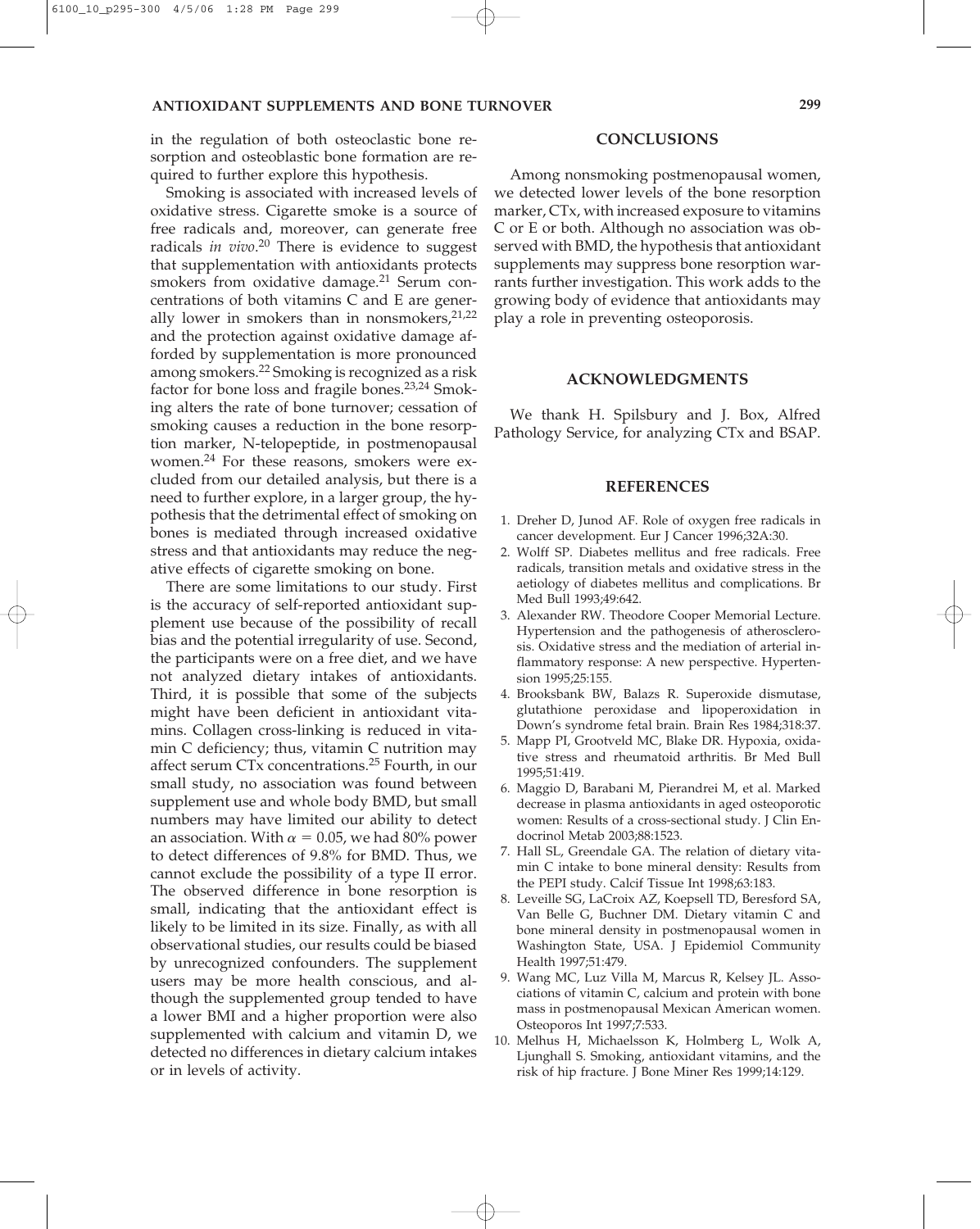- 11. Garnero P, Sornay-Rendu E, Claustrat B, Delmas PD. Biochemical markers of bone turnover, endogenous hormones and the risk of fractures in postmenopausal women: The OFELY study. J Bone Miner Res 2000; 15:1526.
- 12. Kipp DE, Grey CE, McElvain ME, Kimmel DB, Robinson RG, Lukert BP. Long-term low ascorbic acid intake reduces bone mass in guinea pigs. J Nutr 1996; 126:2044.
- 13. Kaptoge S, Welch A, McTaggart A, et al. Effects of dietary nutrients and food groups on bone loss from the proximal femur in men and women in the 7th and 8th decades of age. Osteoporos Int 2003;14:418.
- 14. Henry MJ, Pasco JA, Nicholson GC, Seeman E, Kotowicz MA. Prevalence of osteoporosis in Australian women: Geelong Osteoporosis Study. J Clin Densitom 2000;3:261.
- 15. Pasco JA, Sanders KM, Henry MJ, Nicholson GC, Seeman E, Kotowicz MA. Calcium intakes among Australian women: Geelong Osteoporosis Study. Aust NZ J Med 2000;30:21.
- 16. Suda N, Morita I, Kuroda T, Murota S. Participation of oxidative stress in the process of osteoclast differentiation. Biochim Biophys Acta 1993;1157:318.
- 17. Steinbeck MJ, Kim JK, Trudeau MJ, Hauschka PV, Karnovsky MJ. Involvement of hydrogen peroxide in the differentiation of clonal HD-11EM cells into osteoclast-like cells. J Cell Physiol 1998;176:574.
- 18. Aitken CJ, Hodge JM, Nishinaka Y, et al. Regulation of human osteoclast differentiation by thioredoxin binding protein-2 and redox-sensitive signaling. J Bone Miner Res 2004;19:2057.
- 19. Mody N, Parhami F, Sarafian TA, Demer LL. Oxidative stress modulates osteoblastic differentiation of vascular and bone cells. Free Radic Biol Med 2001;31: 509.
- 20. Basu S, Michaelsson K, Olofsson H, Johansson S, Melhus H. Association between oxidative stress and bone mineral density. Biochem Biophys Res Commun 2001; 288:275.
- 21. Kim HS, Lee BM. Protective effects of antioxidant supplementation on plasma lipid peroxidation in smokers. J Toxicol Environ Health A 2001;63:583.
- 22. Schneider M, Diemer K, Engelhart K, Zankl H, Trommer WE, Biesalski HK. Protective effects of vitamins C and E on the number of micronuclei in lymphocytes in smokers and their role in ascorbate free radical formation in plasma. Free Radic Res 2001;34:209.
- 23. Hopper JL, Seeman E. The bone density of female twins discordant for tobacco use. N Engl J Med 1994; 330:387.
- 24. Oncken C, Prestwood K, Cooney JL, et al. Effects of smoking cessation or reduction on hormone profiles and bone turnover in postmenopausal women. Nicotine Tob Res 2002;4:451.
- 25. Munday K, Fulford A, Bates CJ. Vitamin C status and collagen cross-link ratios in Gambian children. Br J Nutr 2005;93:501.

Address reprint requests to: *Julie A. Pasco, Ph.D. The University of Melbourne Department of Clinical and Biomedical Sciences: Barwon Health P.O. Box 281 Geelong, Victoria, 3220 Australia*

*E-mail:* juliep@barwonhealth.org.au